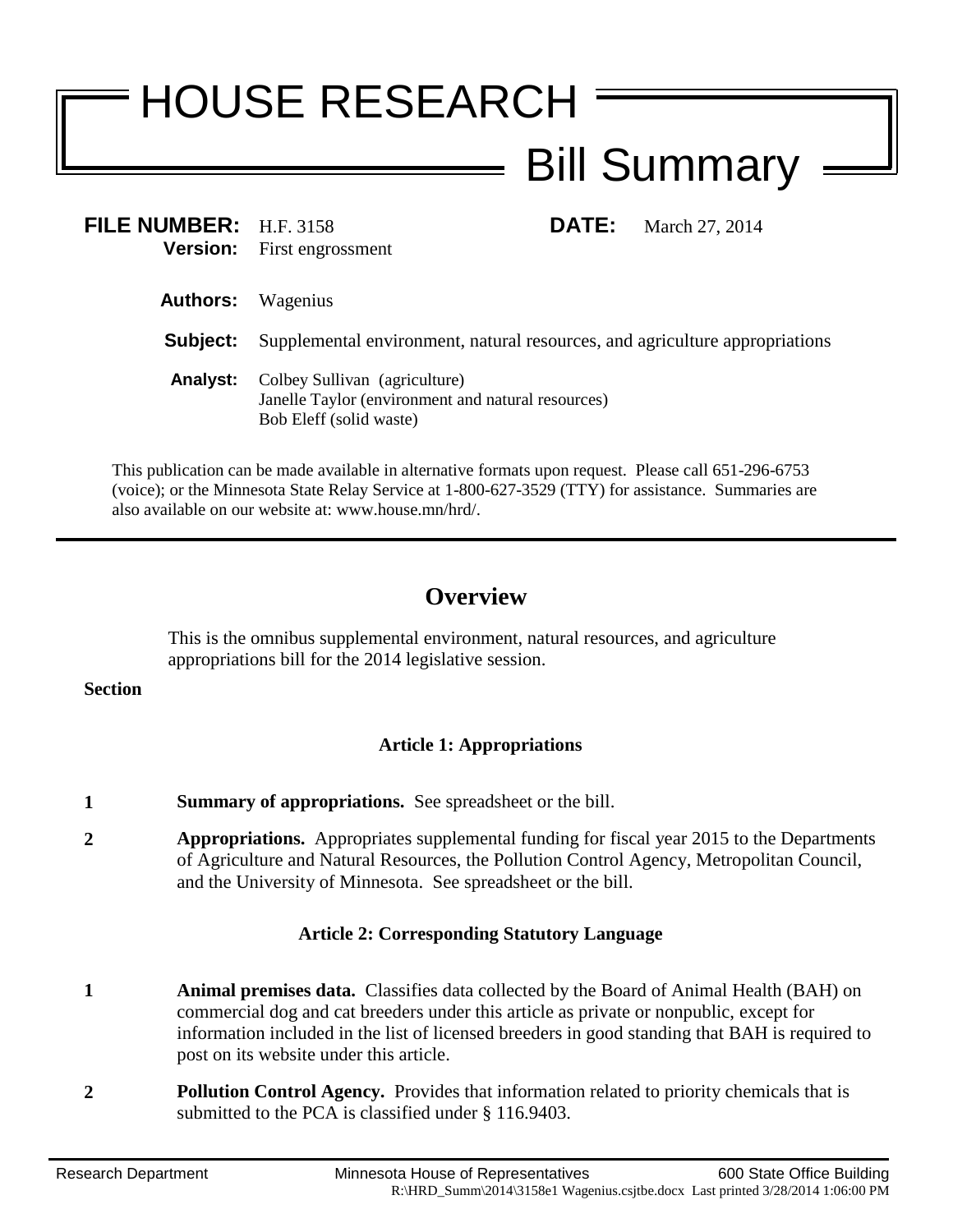- **3 Apiary.** Defines the term for purposes of chapter 18B "Pesticide Control" and the bee-owner compensation program created in this article.
- **4 Bee.** Defines the term for purposes of chapter 18B "Pesticide Control" and the bee-owner compensation program created in this article.
- **5 Bee owner.** Defines the term for purposes of chapter 18B "Pesticide Control" and the beeowner compensation program created in this article.
- **6 Colony.** Defines the term for purposes of chapter 18B "Pesticide Control" and the beeowner compensation program created in this article.
- **7 Hive.** Defines the term for purposes of chapter 18B "Pesticide Control" and the bee-owner compensation program created in this article.
- **8 Pollinator.** Defines the term for purposes of chapter 18B "Pesticide Control" and the pollinator-related sections in this article.
- **9 Pollinator enforcement.** Authorizes the Minnesota Department of Agriculture (MDA) to take enforcement action for violations of state pesticide control law that result in harm to pollinators. Penalties collected for these crimes would be deposited in the Pesticide Regulatory Account.
- **10 Pesticide impact on the environment.** Authorizes MDA to assemble a team of pollinator experts to consult on MDA's pollinator death and illness investigations.MDA could contract with team members under a chapter 16C emergency procurement provision.
- **11 Compensation for bees killed by pesticide; appropriation.** Requires MDA to compensate a bee owner whose bees where killed by acute pesticide poisoning when 1) the pesticide applicator cannot be determined; 2) the pesticide applicator applied the product in an illegal manner; or 3) the pesticide applicator applied the product in a legal manner. For categories 1 and 3, MDA would award the bee owner compensation from the Pesticide Regulatory Account in the Agricultural Fund. For category 2, either MDA would not compensate the person or MDA would collect a penalty from the pesticide applicator that is sufficient to compensate the bee owner for the fair market value of the dead bees and award the money to the bee owner. A bee owner must submit a claim of at least \$100 and may receive no more than \$20,000 per fiscal year for all eligible claims. Authorizes a bee owner to contest a claim denial by MDA. States that in order for a bee owner to be eligible for any compensation, the bee owner must have had insurance coverage for no more than 50 percent of the value of their colony. Appropriates up to \$150,000 per fiscal year from the Pesticide Regulatory Account for compensation payments.
- **12 Definitions.** Defines key terms for purposes of a new chapter 18K, including "commissioner" (of agriculture) and "industrial hemp." The definition of "industrial hemp" is the same as the definition enacted as part of the federal 2014 Farm Bill.

**Effective date.** This section is effective July 1, 2015.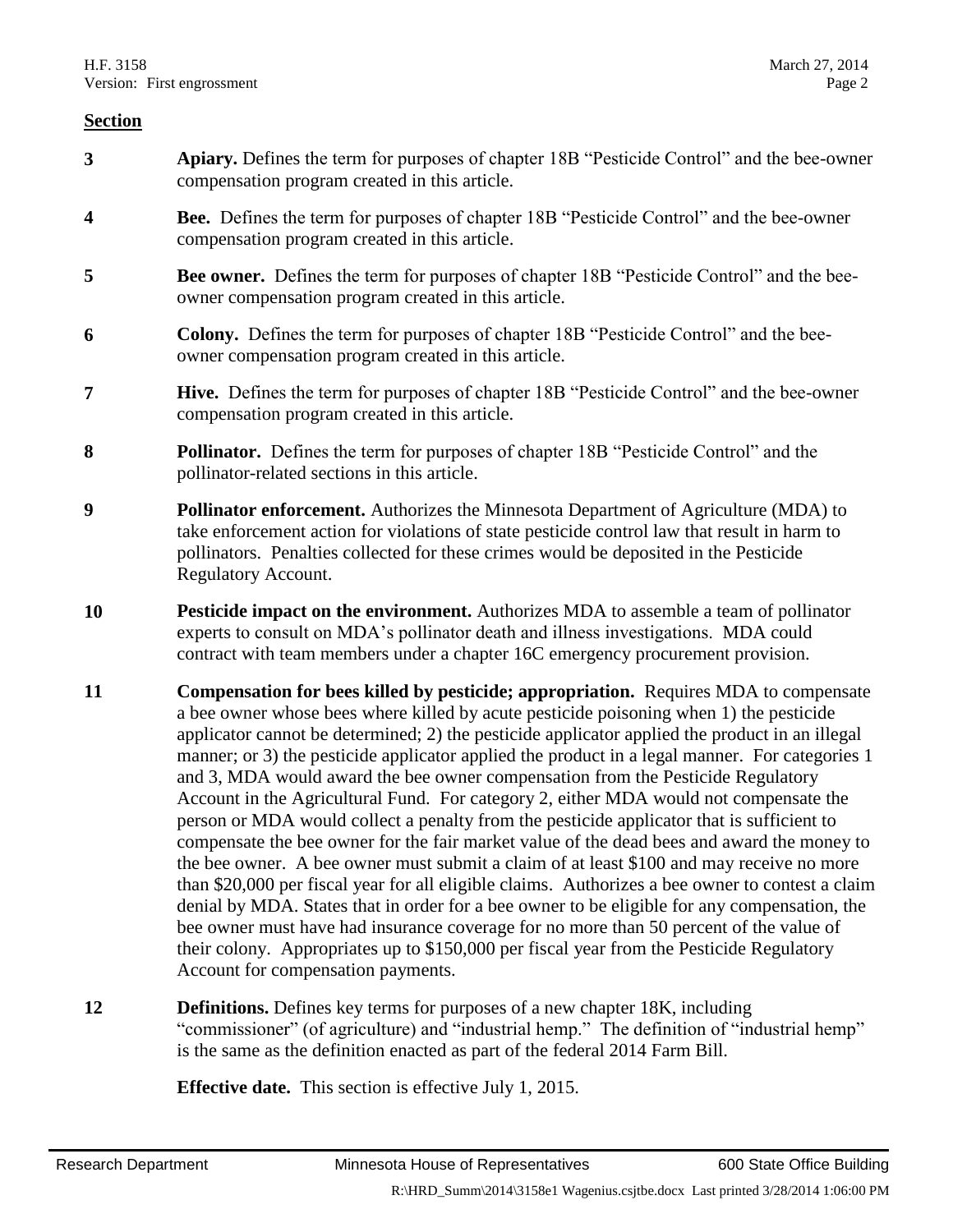**13 Pilot program; other research authorized.** Authorizes industrial hemp growth and cultivation by MDA and institutions of higher education. Requires MDA pre-approval of any site used to grow or cultivate industrial hemp. Authorizes MDA to adopt rules to govern the pilot program.

**Effective date.** This section is effective July 1, 2015.

- 14 **Definitions.** Defines terms for purposes of chapter 19 "Apiaries."
- **15 Exemptions.** Exempts certain off-highway motorcycles from registration requirements.
- **16 Nonresident off-highway motorcycle state trail pass.** Requires tribal members exempt from off-highway motorcycles and nonresidents to obtain an off-highway motorcycle state trail pass (at a cost of \$20) in order to operate a motorcycle on state or grant-in-aid trails, with certain exceptions.
- **17 Requirement.** Allows a vehicle that bears a state parks and trails special plate (being created in this article) to access state parks, recreation areas, and waysides without a state park permit.
- **18 State parks and trails donation account.** Establishes a state parks and trails donation account to receive revenues from the new state parks and trails license plate established in this article and appropriates money in the account to the DNR for operation and maintenance of the state parks and trails system.
- **19 Disposition of proceeds.** States that interest earned on money in an account where revenues from leasing the Fort Snelling upper bluff accrues to the account and is appropriated annually to the DNR.
- **20 Zoological garden.** Designates the Minnesota Zoo as the state's official pollinator bank, as defined.
- **21 Trap shooting sports facility grants.** Requires the commissioner of natural resources to administer a grant program to provide cost-share grants to local recreational trap shooting clubs for up to 50 percent of the cost of developing/rehabilitating trap shooting facilities for public use. Requires a facility rehabilitated/developed with a grant under this section to be open to the general public. Requires the commissioner to give preference to projects that provide the most opportunities for youth.
- **22 Water use permit processing fee.** Allows the DNR to waive water use permit fees for installations and projects that use storm water runoff or where public entities treat public waters of the state unless the use adversely affects surface water or groundwater.
- **23 Recyclable material container requirements; public entities; sports facilities; and commercial buildings.** Requires owners of sports facilities and any commercial building that contracts for more than two cubic yards per week of solid waste collection to recycle solid waste. "Sports facilities" include both professional and collegiate facilities.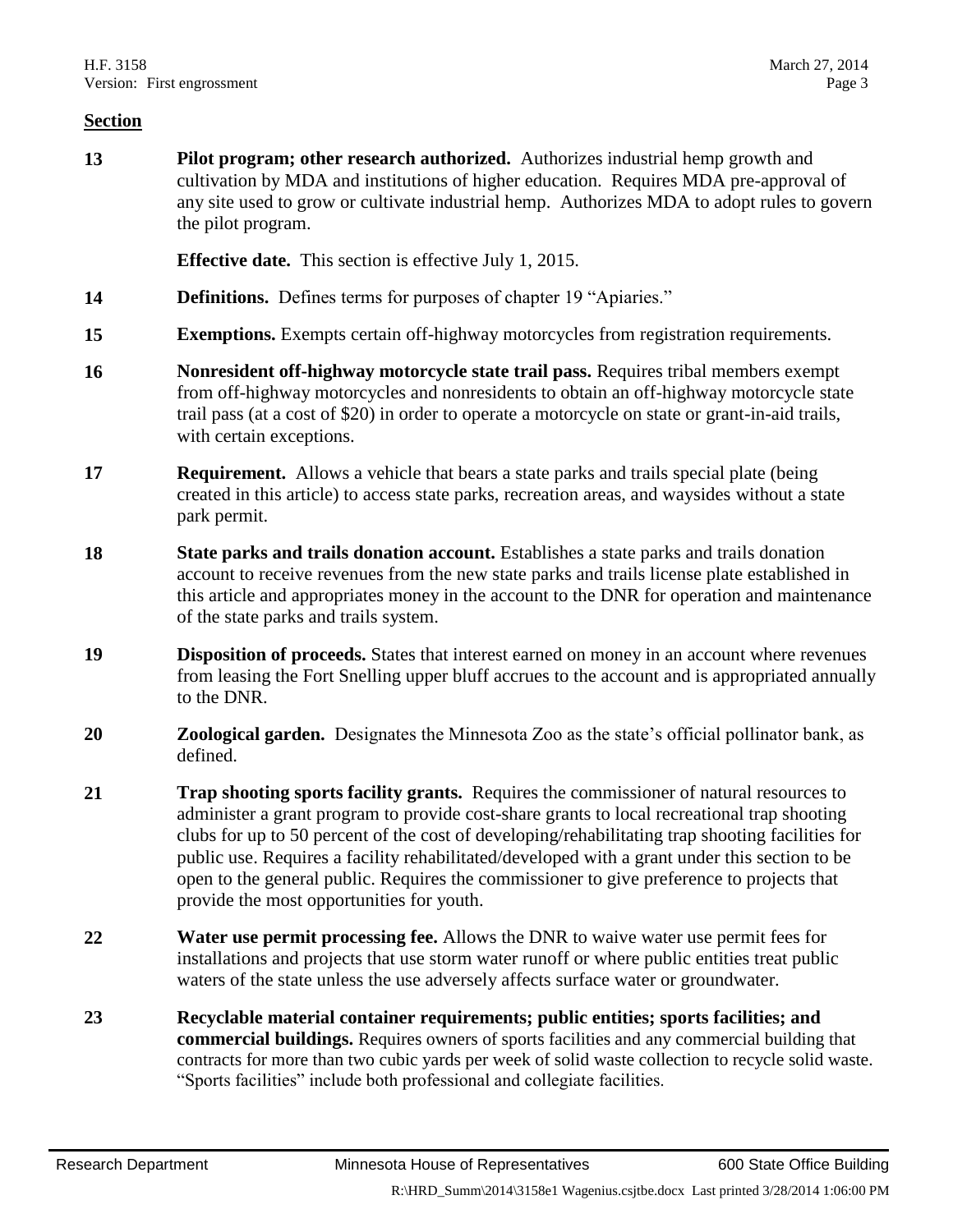- **24 Statewide source reduction goal.** Strikes a 2000 state goal of reducing per capita waste generated by at least 10 percent and substitutes a state and county goal to reduce the generation of municipal solid waste.
- **25 Definition.** Adds the composting of source-separated compostable materials to the definition of recycling in this section. Expands the definition of total solid waste generation to include sourceseparated compostables and commercial waste.
- **26 County recycling goals.** Increases recycling goals for metropolitan counties from 50 to 75 percent by 2030.
- **27 Purposes for which money may be spent.** Adds composting, including the provision of receptacles for residential composting, to the list of activities that may be financed with county SCORE funds.

Provides that, of any additional SCORE funds disbursed to metropolitan counties beginning in FY 2015 that exceed a county's 2014 allotment, at least 50 percent must be spent on composting and the remainder on activities that help the county achieve its recycling goal.

- **28 Eligibility to receive money.** Allows counties reporting on SCORE activities to report to the PCA electronically. Requires the reporting of specific recycling and composting activities that help achieve the county's recycling goal.
- **29 Definitions.** Amends § 116.9401. Makes conforming technical change. Adds definitions for "contaminant," "intentionally added chemical," "mouthable," "practical quantification limit," "product category," "product component," "product code," "toy," and " trade association." Modifies the definition of "safer alternative."
- **30 Identification of chemicals of high concern.** Requires any changes to the list of chemicals of high concern to be published on the PCA's Web site and in the State Register.
- **31 Identification of priority chemicals.**

 **Subd. 1.** Provides that changes to the list of priority chemicals must be published on the PCA's Web site and in the State Register.

 **Subd. 2.** Provides that the presence, concentration, and total amount of a priority chemical in a specific children's product is classified as public data.

 **Subd. 3.** Provides that designation or publication of the identity of a priority chemical is not misappropriation of a trade secret.

- **32 Exemptions.** Makes technical change. Expands the list of excluded products to include children's products produced at a rate of less than 3,000 units per year, batteries, interactive software, and over-the-counter drugs.
- **33 Donations to the state.** Makes conforming technical changes.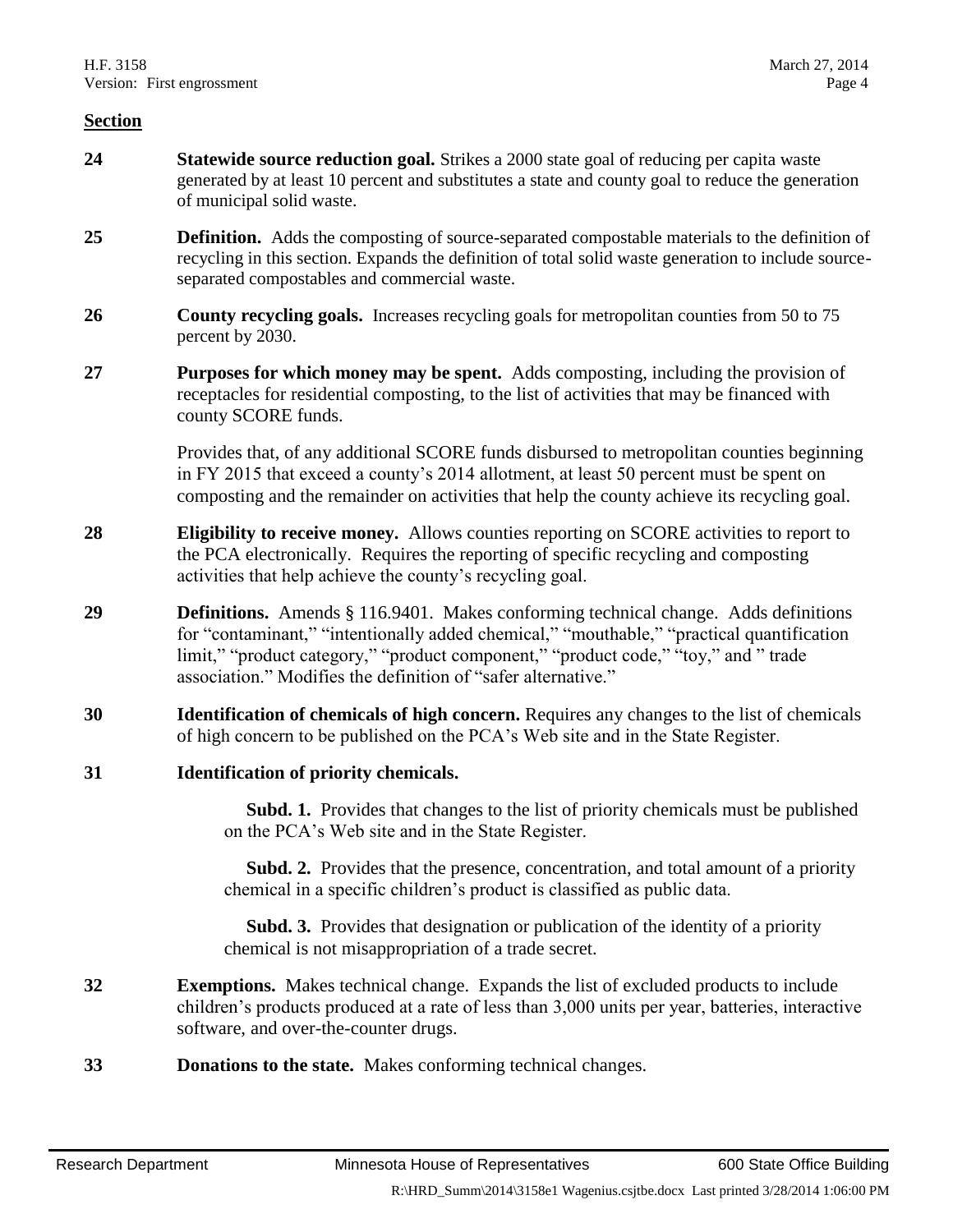- **34 Children's products; initial notification on priority chemicals.** Specifies when manufacturers and distributors of children's products must report certain information.
- **35 Children's products; full reporting information on priority chemicals; timing.** Specifies a schedule that manufacturers and distributors of a children's product that contains a priority chemical must use to report the information required under section 9 to the PCA, based on aggregate gross sales within and outside the state.
- **36 Children's products; full product reporting information on priority chemicals.**  Specifies the full product information that must be reported to the PCA, including the concentration and total amount of the priority chemical in the children's product.
- **37 Children's products; full product reporting information on priority chemicals; second and subsequent reports.** Specifies the information that must be submitted to the PCA every two years after the information submitted under section 36, including attempts made to remove the priority chemical from the children's product and any evaluation made of safer alternatives.
- **38 Children's products; removing a priority chemical; reporting requirement.** Specifies the information that must be submitted to the PCA when a priority chemical has been removed from a children's product.
- **39 Fees.** Requires the PCA to collect certain fees from manufacturers and distributors of children's products. Requires the fees be deposited into the environmental fund.
- **40 State agency duties.** Specifies PCA's duties under this act, including publishing applicable data, making suggestions for reducing or eliminating priority chemicals in specific children's products, and offering grants to develop safer alternatives to priority chemicals.
- **41 Enforcement.** Requires the PCA to enforce this act.
- **42 Rules.** Allows the commissioner to adopt rules under this section.
- **43 Report.** Requires the commissioners of the PCA, Health, and Commerce to report on the agency's implementation of this act by November 15, 2015, and every three years thereafter.
- **44 State parks and trails plates.** Establishes a state parks and trails special plate.

 **Subd. 1. General requirements and procedures.** Sets requirements to obtain the special plate, including payment of applicable fees and taxes, ownership of an eligible vehicle, and payment of a donation of at least \$50. Allows for personalized plates.

 **Subd. 2. Design.** Directs the Departments of Public Safety and Natural Resources to jointly design the plates in consultation with interested groups.

**Subd. 3. No refund.** Prevents a refund of the required donation.

 **Subd. 4. Plates transfer.** Sets requirements and a \$5 fee for transfer of the plate to another vehicle.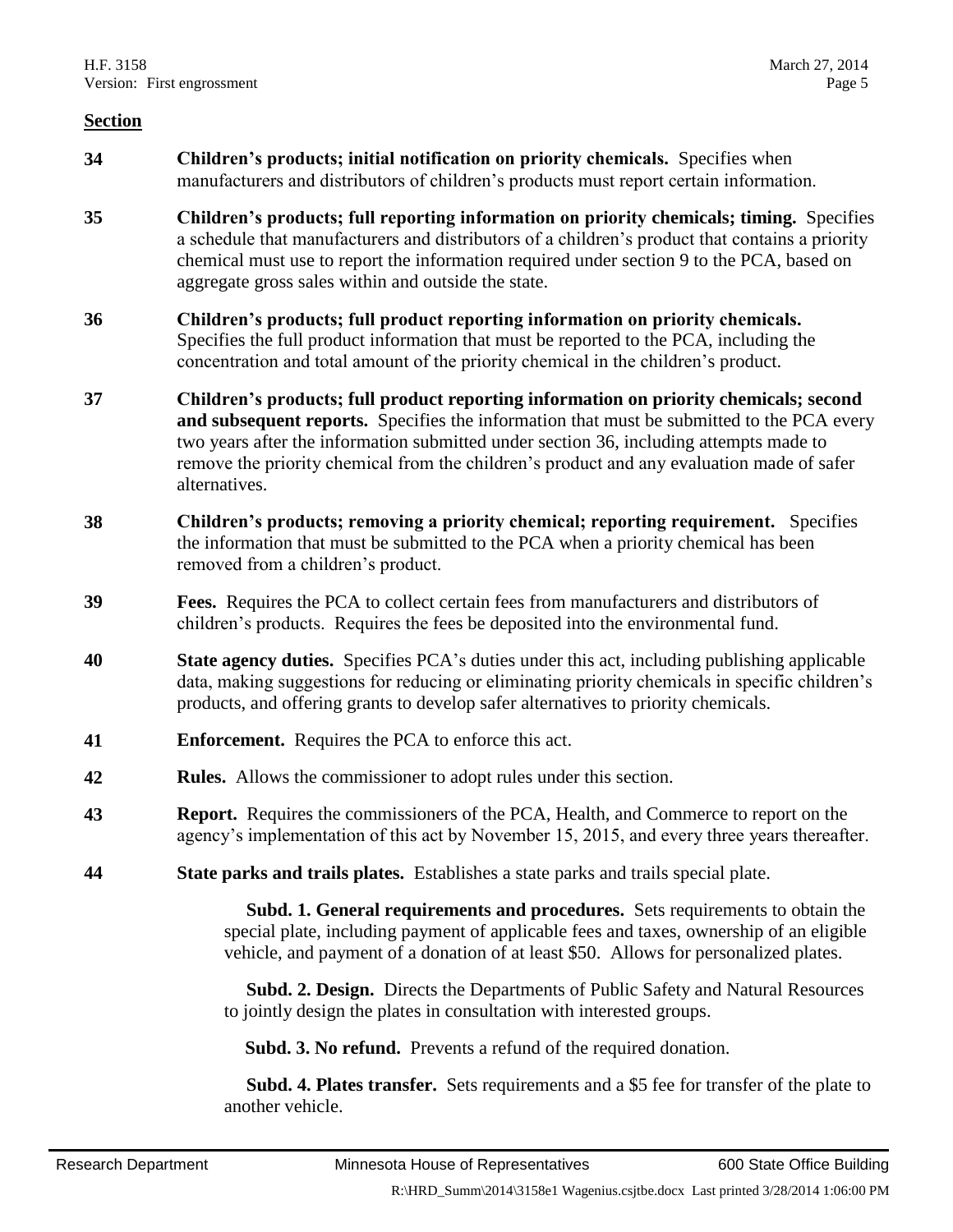**Subd. 5. Contribution and fees credited.** Directs the required donation to a state parks and trails donation account, and the \$10 plate fee to the vehicle services operating account.

**Subd. 6. Record.** Requires recordkeeping on issuances of the plate.

**Subd. 7. Exemption.** Exempts the special plate from requirements concerning an application fee, survey, and market study required for new plate proposals.

- **45 Definitions.** Defines terms used in the following sections, including: "animal," which means a dog or a cat; "commercial breeder," which means a person in the breeding business who has ten or more adult animals and whose animals produce more than five litters per year; and "board" which means BAH.
- **46 Licensing and inspections.** Requires commercial breeders to obtain a license and submit to inspections.

 **Subd. 1. Licensing.** Allows BAH to grant operating licenses to commercial breeders and requires commercial breeders to obtain an annual license for each facility they own or operate starting on July 1, 2015. The fee is \$10 per animal, up to \$250 per licensed facility. BAH must perform a pre-licensing inspection of the facility within 60 days of receiving an application.

*Application.* Prescribes what must be included in the license application, including any negative license history or criminal activity related to animal cruelty.

*Renewal.* The license must be renewed annually and the breeder must submit an annual report to BAH on the number of animals in the facility and the number that passed through the facility in the previous year.

*Refusal.* BAH cannot issue a license if the applicant:

(1) violated a provision of Minnesota Statutes, chapters 343 "Prevention of Cruelty to Animals" or 346 "Stray Animals; Companion Animals;"

(2) failed to meet the requirements of this article;

(3) violated a local ordinance governing animal breeders;

(4) was convicted of cruelty to animals in any jurisdiction;

(5) had a similar license denied, revoked, or suspended by another authority; or

(6) falsified any information to BAH.

Any person associated with a breeder whose license was revoked or suspended and who was responsible for or participated in the violation may not be licensed while that revocation or suspension is in effect.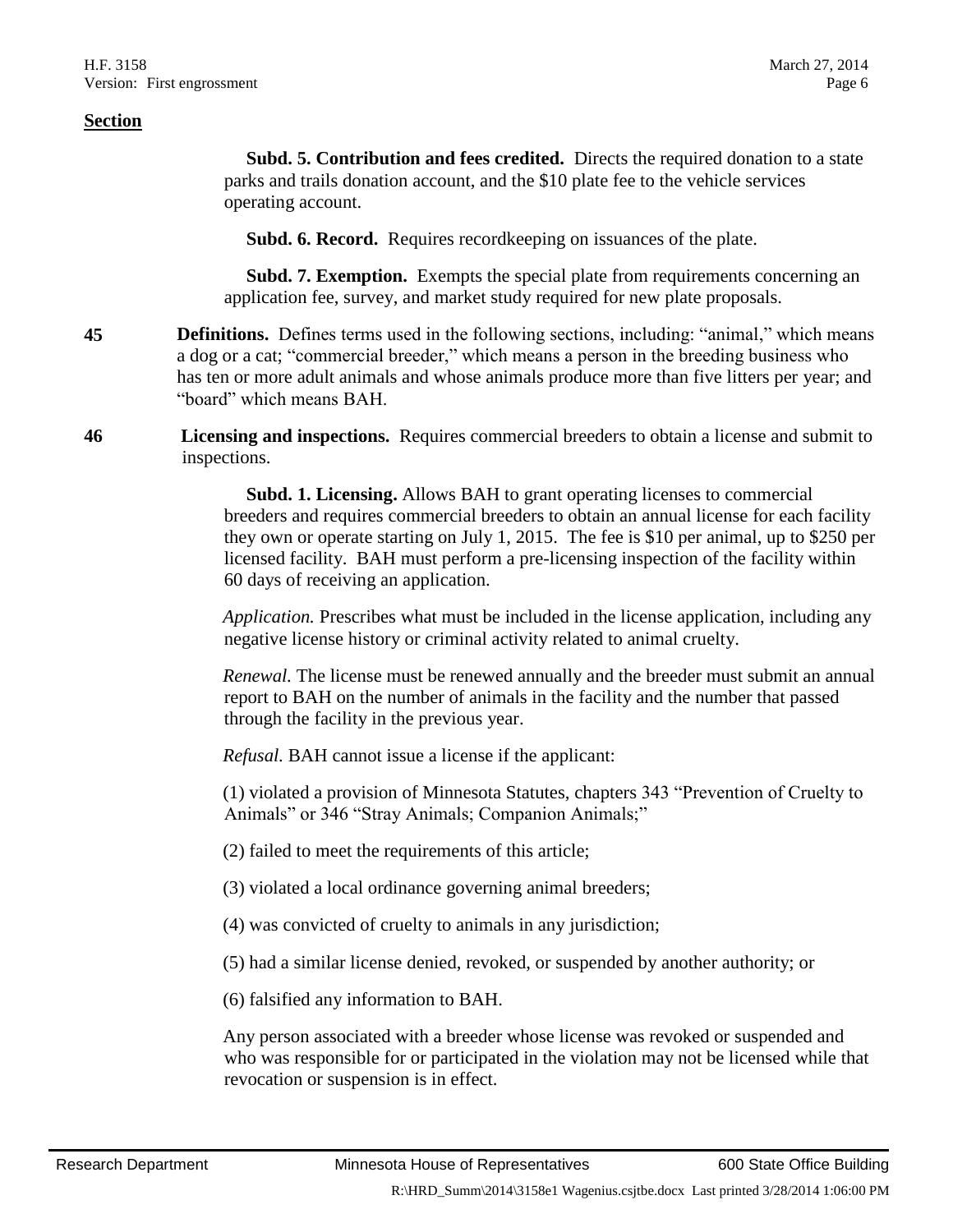**Subd. 2. Inspections.** BAH must inspect each licensed facility at least annually when the breeder or the breeder's agent is present. An inspector must submit a report to BAH within ten days of the inspection and if the facility is not in compliance, the report must indicate what must to be done to remedy the violation. If a license is suspended, revoked, or denied BAH must be granted access to the facility to verify the facility is not currently operating. BAH may inspect a facility every other year if inspectors find no violations initially for two consecutive years.

 **Subd. 3. Record requirements.** Requires a licensed commercial breeder to keep certain records.

 **Subd. 4. Veterinary protocol.** Requires a licensed commercial breeder to establish, maintain, and update a written veterinary protocol. Requires a breeder to issue a veterinary health certificate with every animal sold or otherwise distributed.

 **Subd. 5. Posting of information.** BAH must post an online directory of breeders that are licensed and in good standing with BAH.

- **47 Standards of care.** Requires commercial breeders to comply with the laws of Minnesota relating to animal care, local ordinances, and a prescribed list of care standards to protect the animals from cruelty and neglect. Grandfathers-in confinement areas that currently comply with United States Department of Agriculture requirements but do not meet the requirements of Minnesota's Pet and Companion Animal Welfare Act.
- **48 Investigations.** BAH must investigate a formal complaint. A local animal control authority, a peace officer, or a humane agent must report violations to BAH in a timely manner.
- **49 Civil enforcement.** Authorizes civil law enforcement, including administrative actions.

 **Subd. 1. Correction order.** Allows BAH to issue a correction order that states the violation and when it must be corrected by. Provides the commercial breeder with an option to request reconsideration of a correction order. BAH must reinspect within 15 days of the date given to correct the violation and notify the breeder in writing if they are in compliance.

 **Subd. 2. Administrative penalty orders.** Authorizes BAH to issue a correction order after reinspection and assess monetary penalties of up to \$5,000 for violations.

 **Subd. 3. Injunctive relief.** Authorizes BAH to bring an action for injunctive relief in Ramsey County or wherever the violation occurred to stop the violation.

 **Subd. 4. Cease and desist.** Requires BAH to issue an order to cease a practice for up to 72 hours if there is an immediate risk to animal welfare or public health. BAH must take other actions to restrain a breeder's practice beyond 72 hours.

 **Subd. 5. Refusal to reissue license; license suspension or revocation.** Allows BAH to suspend, revoke, or refuse to renew a license if the breeder fails to comply with the corrective order, fails to pay an administrative penalty, fails to meet the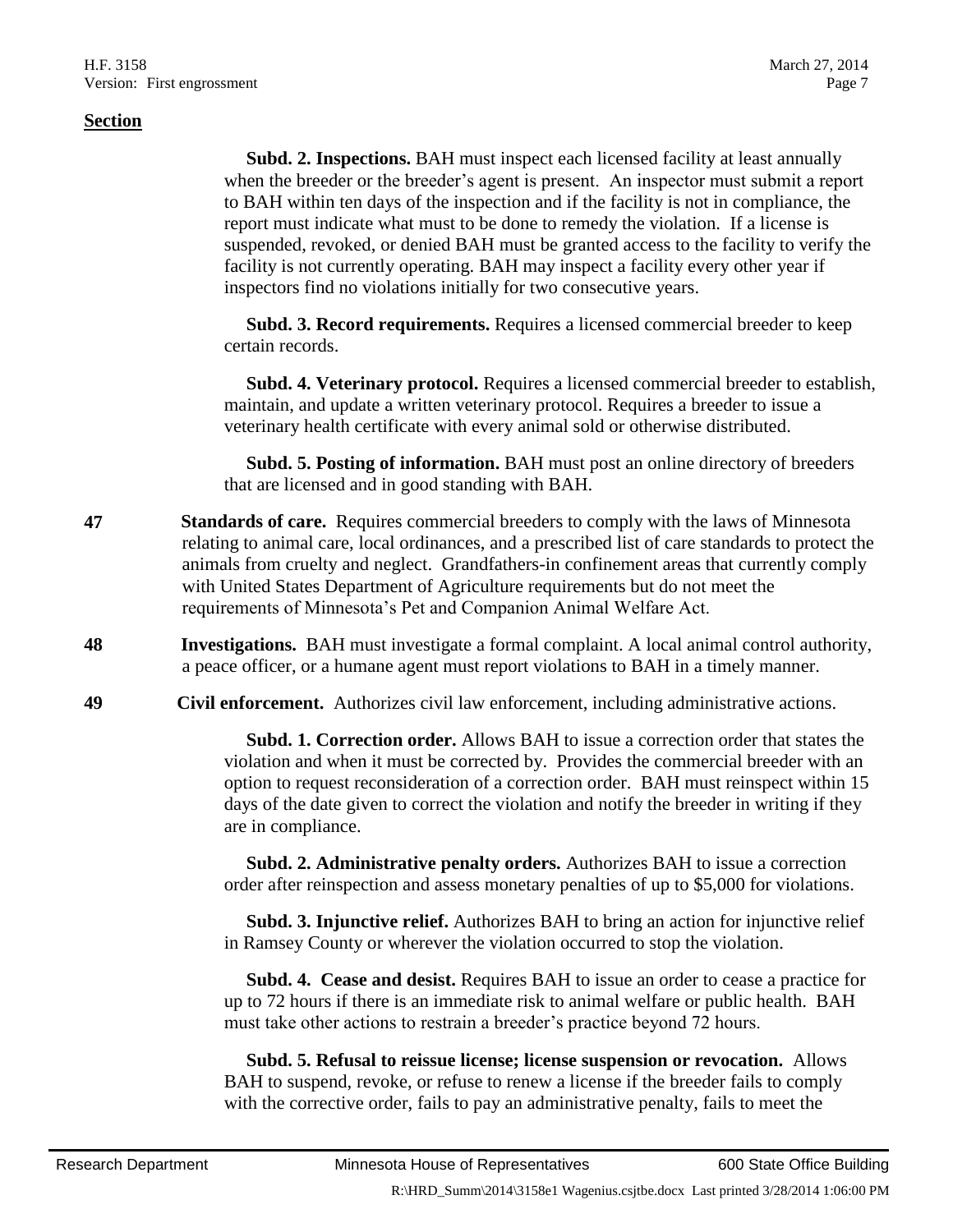requirements in this article, or provides false information to BAH. Allows a commercial breeder to appeal through the Office of Administrative Hearings. Requires BAH to revoke a license if a commercial breeder is convicted of violating an animal cruelty law in Minnesota or another jurisdiction or if a similar license is denied, revoked, or suspended in another jurisdiction. A breeder can appeal license revocation to the Office of Administrative Hearings. Requires the breeder to wait two years to apply if BAH revokes the license. A license is barred permanently if a BAH license is suspended or revoked twice or the cause of the revocation was a gross misdemeanor or felony conviction for animal cruelty.

 **Subd. 6. Administrative hearing rights.** Provides the procedure for requesting a hearing or appeal of decisions made by BAH.

 **Subd. 7. Other jurisdictions.** Allows BAH to use enforcement actions in other jurisdictions as evidence for an enforcement or disciplinary action if the violation would be grounds for enforcement action under this section.

 **Subd. 8. Appeals.** Provides that a final BAH order may be appealed to the Minnesota Court of Appeals.

- **50 Biosecurity; entry into facilities.** Prohibits entry to commercial breeder facilities unless the law enforcement officer follows biosecurity procedures, unless the situation constitutes an emergency.
- **51 Penalties.** Violations that constitute cruelty or torture to an animal are subject to the penalties in existing law. For example, two or more convictions in five years may increase the penalty from a misdemeanor to a gross misdemeanor. If intentional cruelty or torture causes substantial bodily harm to the dog or cat, a breeder may be sentenced to imprisonment for up to one year, fined up to \$3,000, or both. If intentional cruelty or torture causes death or great bodily harm, a breeder may be sentenced to imprisonment for up to two years, fined up to \$5,000, or both.

The following actions would be a misdemeanor:

- falsifying information in a license application, annual report, or record;
- an unlicensed commercial breeder advertises animals for sale; and
- operating without a license.
- **52 Dog and cat breeders licensing account; appropriation.** Creates a breeder licensing account in the Special Revenue Fund for the fees and penalties collected by BAH. Money and interest is annually appropriated to BAH.
- **53 Applicability.** Provides that the dog and cat breeder sections in this article do not apply to veterinary clinics or hospitals or any animals other than dogs or cats.